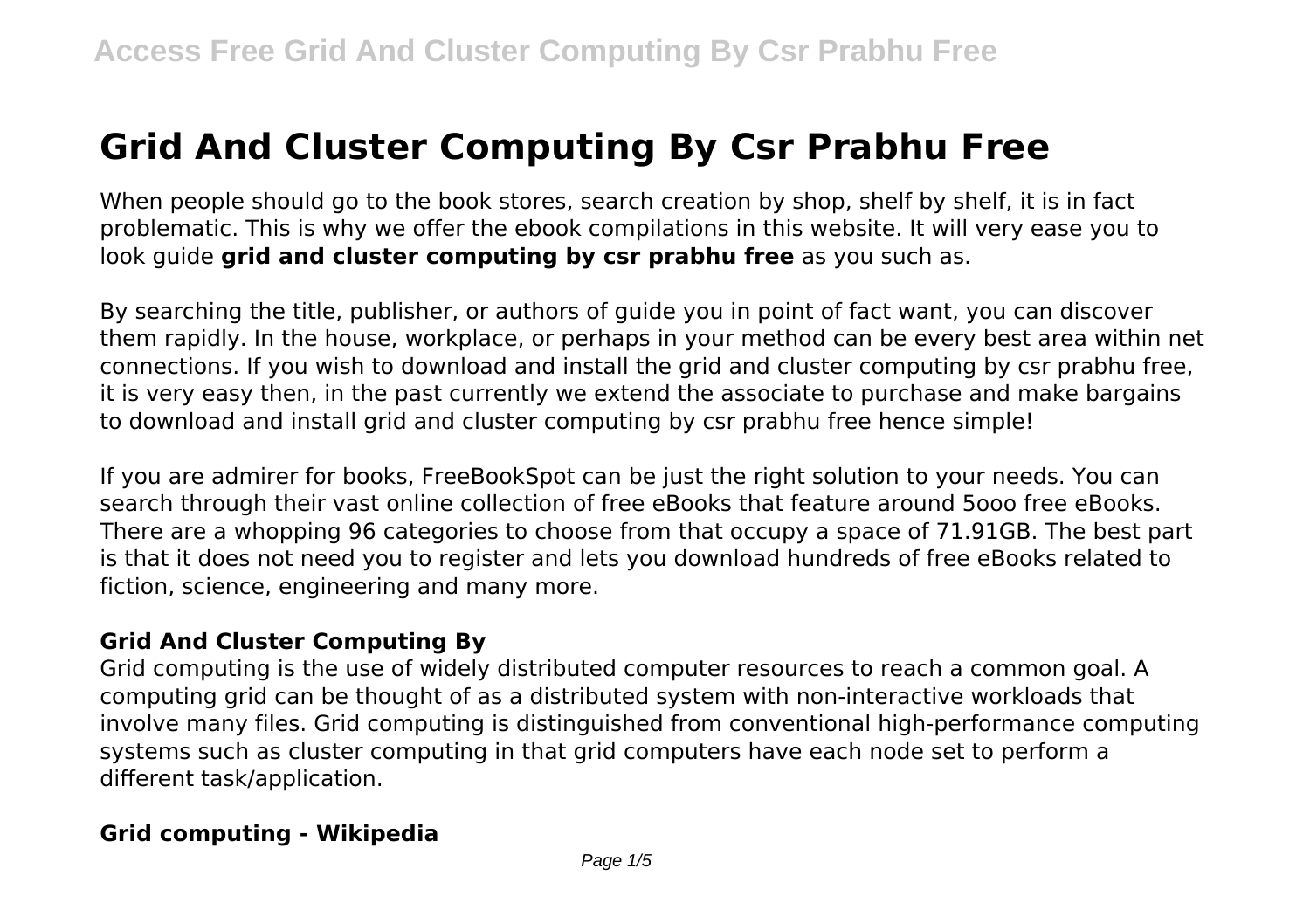A centralized server controls the scheduling of tasks in cluster computing. In Grid Computing, multiple servers can exist. Each node behaves independently without need of any centralized scheduling server. 6: Resource Manager: Cluster Computing network has a dedicated centralised resource manager, managing the resources of all the nodes connected.

## **Difference between Cluster Computing and Grid Computing**

A Computer Cluster is a local network of two or more homogeneous computers.A computation process on such a computer network i.e. cluster is called Cluster Computing. Grid Computing: Grid Computing can be defined as a network of homogeneous or heterogeneous computers working together over a long distance to perform a task that would rather be ...

## **Difference between Grid computing and Cluster computing**

Grid Computing can be defined as a network of computers working together to perform a task that would rather be difficult for a single machine. All machines on that network work under the same protocol to act as a virtual supercomputer. The task that they work on may include analyzing huge datasets or simulating situations that require high computing power.

## **Grid Computing - GeeksforGeeks**

For example, a corporation that allocates a set of computer nodes running in a cluster to jointly perform a given task is a simple example of grid computing in action. A specific type of local data grid is an in-memory data grid (IMDG) in which computers are tightly connected via coordination software and a network connection to collectively ...

# **What is Grid Computing? How It Works with Examples | Hazelcast**

Grid computing is defined as a distributed architecture of multiple computers connected by networks that work together to accomplish a joint task. This system operates on a data grid where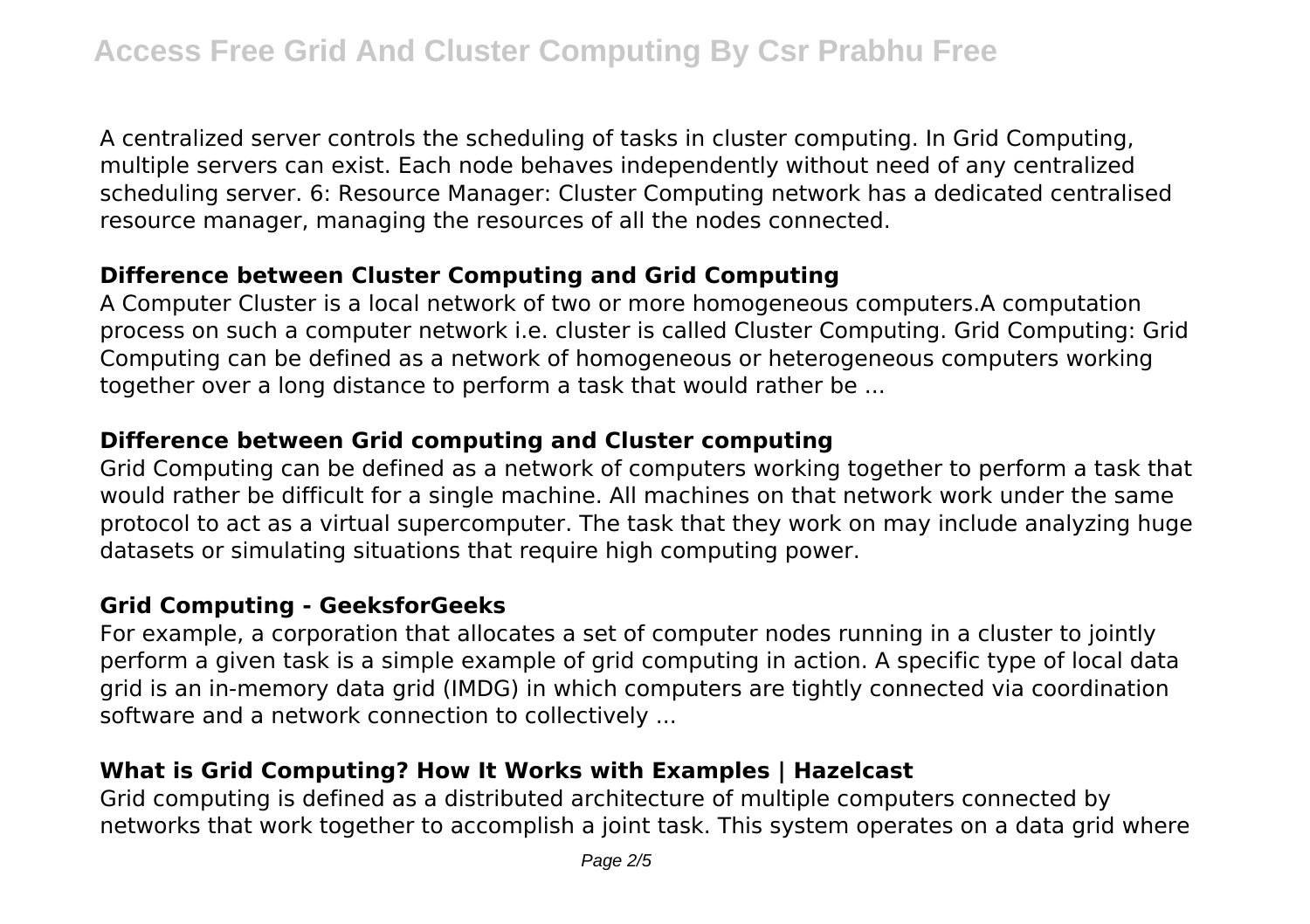computers interact to coordinate jobs at hand. This article explains the fundamentals of grid computing in detail.

## **What Is Grid Computing? Key Components, Types, and Applications**

Key Differences Between Cloud Computing and Grid Computing. Though both Cloud Computing vs Grid Computing technologies is used for processing data, they have some significant differences which are as follows: Cloud computing is delivering computing services like servers, storage, databases, networking, software, analytics and moreover the internet.

#### **Cloud Computing vs Grid Computing | Which One Is More Useful**

Oracle Grid Engine, previously known as Sun Grid Engine (SGE), CODINE (Computing in Distributed Networked Environments) or GRD (Global Resource Director), was a grid computing computer cluster software system (otherwise known as a batch-queuing system), acquired as part of a purchase of Gridware, then improved and supported by Sun Microsystems and later Oracle.

#### **Oracle Grid Engine - Wikipedia**

Compute Power Available in the UCLA Grid: Number of Clusters: 2 Number of Nodes: 744 Aggregate Peak Performance: 70 TFlops Important message: UCLA grid portal software is no longer under active development. Although it is working fine, we don't expect all the software that built Grid Portal to have continued compatiblity with latest version of essential software packages and operating system ...

#### **UCLA Grid Portal**

Hoffman2 Cluster documentation page¶. How to use this documentation Please use the table of contents contained in the menu to navigate to the needed page, or use the search box, also in the page menu, to look up a topic in the documentation by keywords. Use the Find feature (Ctrl-F for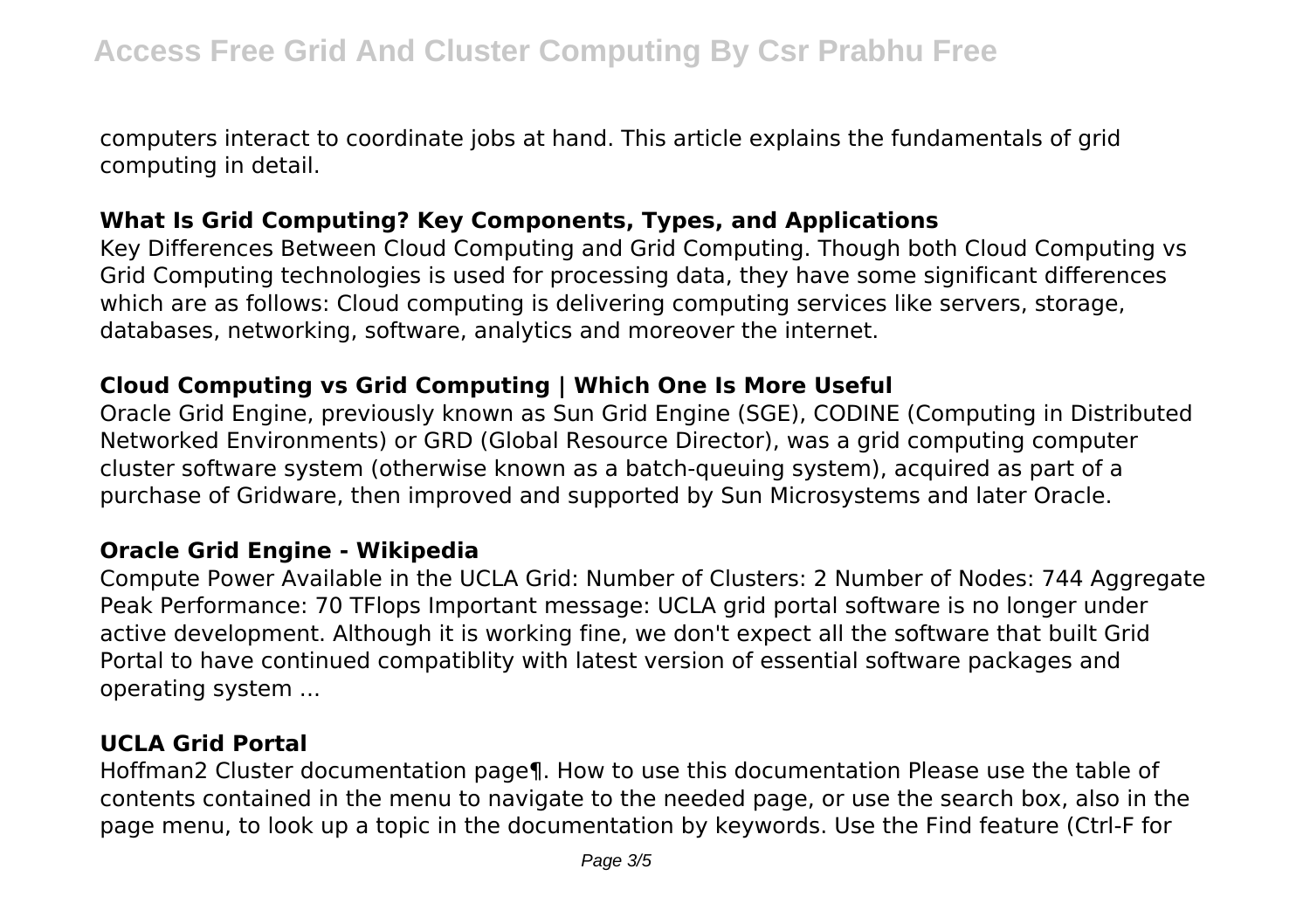Windows computers or ⌘ F for Mac computers) to locate the search term on the selected search page.

## **Hoffman2 Cluster documentation page — Hoffman2 Documentation 2019/10/09 ...**

The CCGrid symposium series serves as a major international forum for presenting and sharing recent research accomplishments and technological developments in the field of Cluster, Cloud and Internet computing. The first CCGrid Conference started in Brisbane, Australia, in 2001.

#### **CCGrid 2022 – The 22nd IEEE/ACM International Symposium on Cluster ...**

World Community Grid enables anyone with a computer or Android device to donate their unused computing power to advance cutting-edge scientific research on topics related to health and sustainability.

#### **World Community Grid**

The computing environment in which a database application connects to an Oracle database. The two most common database architectures are client/server and multitier. ... The software that provides the infrastructure for an enterprise grid architecture. In a cluster, this software includes Oracle Clusterware and Oracle ASM. For a standalone ...

## **Glossary - Oracle**

Nextflow manages each process as a separate job that is submitted to the cluster by using the msub command provided by the resource manager.. Being so, the pipeline must be launched from a node where the msub command is available, that is, in a common usage scenario, the compute cluster login node.. To enable the Moab executor simply set process.executor = 'moab' in the nextflow.config file.